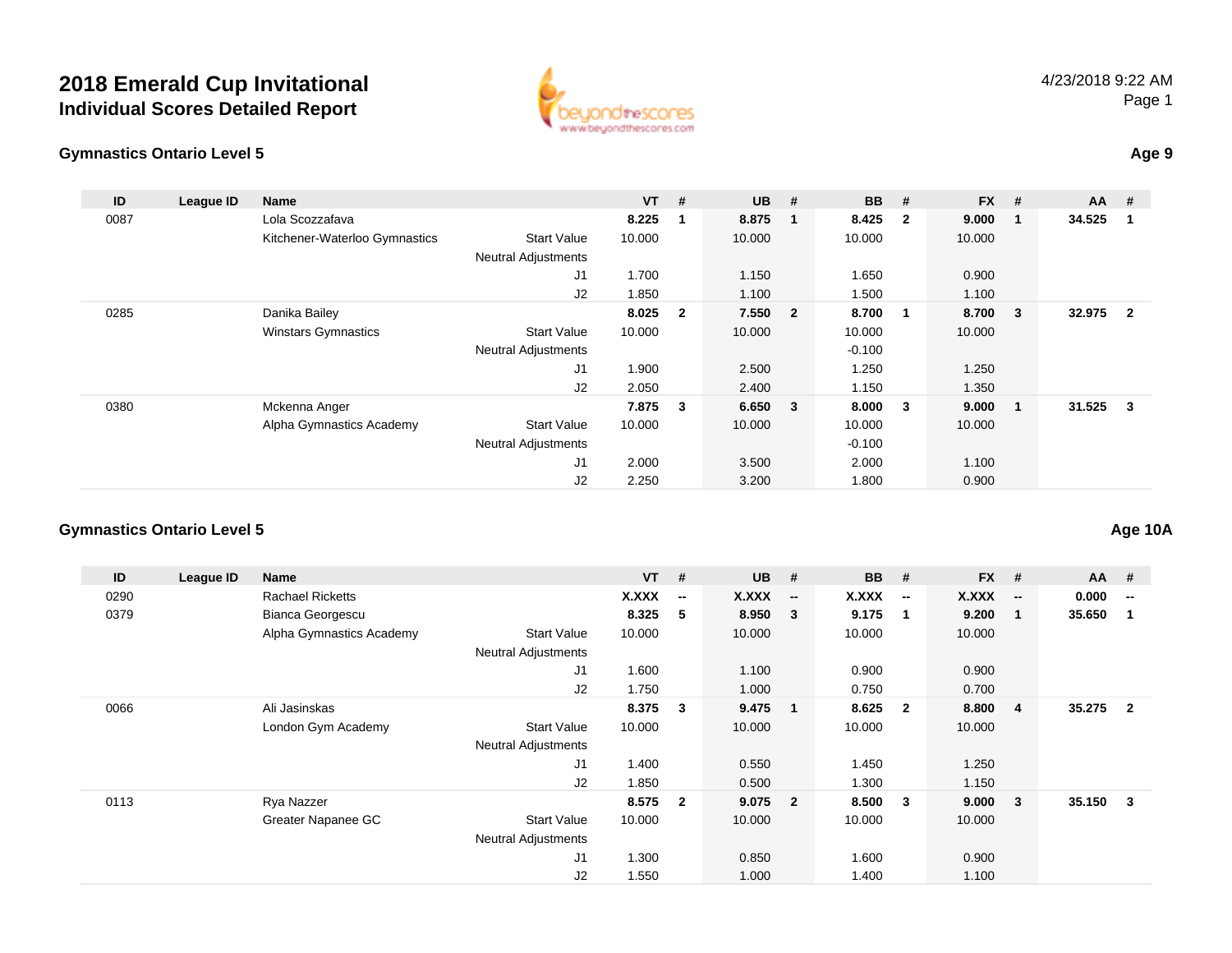

| 0103 | Keira Andrews                     |                            | 8.075 6 |              | 8.675   | 5 | 8.400   | 4 | 9.150  | $\overline{\mathbf{2}}$ | 34.300 | -4  |
|------|-----------------------------------|----------------------------|---------|--------------|---------|---|---------|---|--------|-------------------------|--------|-----|
|      | Kitchener-Waterloo Gymnastics     | <b>Start Value</b>         | 10.000  |              | 10.000  |   | 10.000  |   | 10.000 |                         |        |     |
|      |                                   | <b>Neutral Adjustments</b> |         |              |         |   |         |   |        |                         |        |     |
|      |                                   | J <sub>1</sub>             | 1.800   |              | 1.350   |   | 1.500   |   | 1.000  |                         |        |     |
|      |                                   | J2                         | 2.050   |              | 1.300   |   | 1.700   |   | 0.700  |                         |        |     |
| 0188 | Ketruah Mayner                    |                            | 8.375   | $\mathbf{3}$ | 8.800 4 |   | 8.400 4 |   | 8.700  | - 5                     | 34.275 | -5  |
|      | <b>Burlington Gymnastics Club</b> | <b>Start Value</b>         | 10.000  |              | 10.000  |   | 10.000  |   | 10.000 |                         |        |     |
|      |                                   | <b>Neutral Adjustments</b> |         |              |         |   |         |   |        |                         |        |     |
|      |                                   | J <sub>1</sub>             | 1.600   |              | 1.200   |   | 1.700   |   | 1.400  |                         |        |     |
|      |                                   | J2                         | 1.650   |              | 1.200   |   | 1.500   |   | 1.200  |                         |        |     |
| 0520 | Ella Plummer                      |                            | 8.625   | -1           | 8.425 6 |   | 7.650   | 6 | 7.550  | 6                       | 32.250 | - 6 |
|      | Forest City Gym Club              | <b>Start Value</b>         | 10.000  |              | 10.000  |   | 10.000  |   | 10.000 |                         |        |     |
|      |                                   | <b>Neutral Adjustments</b> |         |              |         |   |         |   |        |                         |        |     |
|      |                                   | J <sub>1</sub>             | 1.300   |              | 1.650   |   | 2.400   |   | 2.500  |                         |        |     |
|      |                                   | J2                         | 1.450   |              | 1.500   |   | 2.300   |   | 2.400  |                         |        |     |

#### **Gymnastics Ontario Level 5**

**ID League ID Name VT # UB # BB # FX # AA #** 0787 Chloe-Rae Smith **8.150 <sup>4</sup> 8.900 <sup>1</sup> 8.350 <sup>3</sup> 9.200 <sup>2</sup> 34.600 <sup>1</sup>** Gemini Gymnastics Start Valuee 10.000 10.000 10.000 10.000 Neutral Adjustments $-0.100$ 1.600 J1 1.800 1.100 1.600 0.950 J2 1.900 1.100 1.500 0.650 0011 Orlagh Grochmal **8.750 <sup>2</sup> 8.275 <sup>4</sup> 8.125 <sup>4</sup> 9.300 <sup>1</sup> 34.450 <sup>2</sup>** Blenheim-Kent Start Valuee 10.000 10.000 10.000 10.000 Neutral Adjustments J1 1.100 1.750 1.950 0.700 J2 1.400 1.700 1.800 0.700 0381 Ava Asprakis **8.100 <sup>5</sup> 8.125 <sup>7</sup> 8.750 <sup>1</sup> 9.150 <sup>4</sup> 34.125 <sup>3</sup>** Alpha Gymnastics Academy Start Valuee 10.000 10.000 10.000 10.000 Neutral Adjustments J1 1.900 1.950 1.350 0.900 J2 1.900 1.800 1.150 0.800 0067 Ella McCartney **8.000 <sup>6</sup> 8.600 <sup>3</sup> 8.400 <sup>2</sup> 8.100 <sup>7</sup> 33.100 <sup>4</sup>** London Gym Academy Start Valuee 10.000 10.000 10.000 10.000 Neutral Adjustments $\sim$  -0.100 1.800 J1 1.800 1.500 1.600 1.800 J22.200 1.300 1.600 1.800

**Age 10B**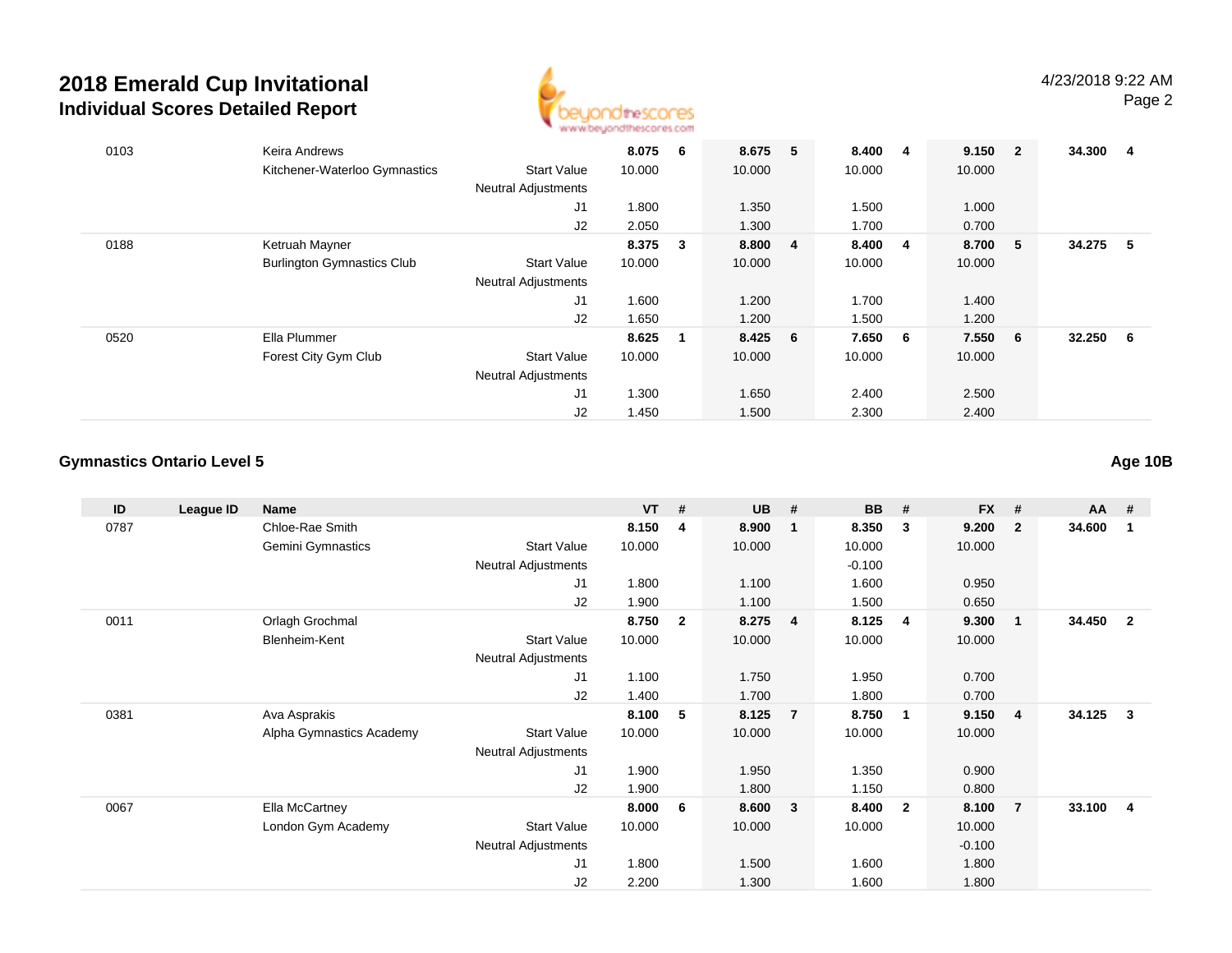

| 0015 | Ava Roffel<br>Blenheim-Kent       | <b>Start Value</b><br>Neutral Adjustments        | 8.700<br>10.000 | 3 | 8.225<br>10.000 | 5              | 7.150<br>10.000 | - 8            | 8.600<br>10.000 | -5                      | 32.675 | -5  |
|------|-----------------------------------|--------------------------------------------------|-----------------|---|-----------------|----------------|-----------------|----------------|-----------------|-------------------------|--------|-----|
|      |                                   | J <sub>1</sub>                                   | 1.300           |   | 1.850           |                | 2.800           |                | 1.300           |                         |        |     |
|      |                                   | J2                                               | 1.300           |   | 1.700           |                | 2.900           |                | 1.500           |                         |        |     |
| 0193 | Shaela Velicevic                  |                                                  | 7.750           | 8 | 8.750           | $\overline{2}$ | 7.700           | - 6            | 8.050           | - 8                     | 32.250 | - 6 |
|      | <b>Burlington Gymnastics Club</b> | <b>Start Value</b>                               | 10.000          |   | 10.000          |                | 10.000          |                | 10.000          |                         |        |     |
|      |                                   | Neutral Adjustments                              |                 |   |                 |                |                 |                |                 |                         |        |     |
|      |                                   | J1                                               | 2.200           |   | 1.200           |                | 2.200           |                | 2.050           |                         |        |     |
|      |                                   | J2                                               | 2.300           |   | 1.300           |                | 2.400           |                | 1.850           |                         |        |     |
| 0187 | <b>Mckenzie Erwin</b>             |                                                  | 7.900           | 7 | 8.150           | 6              | 7.325           | $\overline{7}$ | 8.250           | - 6                     | 31.625 | -7  |
|      | <b>Burlington Gymnastics Club</b> | <b>Start Value</b><br><b>Neutral Adjustments</b> | 10.000          |   | 10.000          |                | 10.000          |                | 10.000          |                         |        |     |
|      |                                   | J1                                               | 2.000           |   | 1.900           |                | 2.550           |                | 1.700           |                         |        |     |
|      |                                   | J2                                               | 2.200           |   | 1.800           |                | 2.800           |                | 1.800           |                         |        |     |
| 0012 | Jaelyn Roffel                     |                                                  | 9.000           | 1 | 5.000           | 8              | 7.975           | 5              | 9.200           | $\overline{\mathbf{2}}$ | 31.175 | -8  |
|      | Blenheim-Kent                     | <b>Start Value</b>                               | 10.000          |   | 10.000          |                | 10.000          |                | 10.000          |                         |        |     |
|      |                                   | Neutral Adjustments                              |                 |   |                 |                |                 |                |                 |                         |        |     |
|      |                                   | J1                                               | 1.000           |   | 5.000           |                | 2.150           |                | 0.800           |                         |        |     |
|      |                                   | J <sub>2</sub>                                   | 1.000           |   | 5.000           |                | 1.900           |                | 0.800           |                         |        |     |

### **Gymnastics Ontario Level 5**

**Age 11A**

| ID   | League ID | Name                                 |                            | $VT$ #  |                         | <b>UB</b> | #   | <b>BB</b> | #                       | <b>FX</b> | #              | $AA$ # |                |
|------|-----------|--------------------------------------|----------------------------|---------|-------------------------|-----------|-----|-----------|-------------------------|-----------|----------------|--------|----------------|
| 0002 |           | <b>Trista Barnes</b>                 |                            | 8.650   | $\overline{\mathbf{2}}$ | 9.125     | - 1 | 8.500     | $\overline{\mathbf{3}}$ | 9.450     | -1             | 35.725 |                |
|      |           | <b>Woolwich Cardinals Gymnastics</b> | <b>Start Value</b>         | 10.000  |                         | 10.000    |     | 10.000    |                         | 10.000    |                |        |                |
|      |           |                                      | <b>Neutral Adjustments</b> |         |                         |           |     |           |                         |           |                |        |                |
|      |           |                                      | J1                         | 1.200   |                         | 0.950     |     | 1.500     |                         | 0.600     |                |        |                |
|      |           |                                      | J2                         | 1.500   |                         | 0.800     |     | 1.500     |                         | 0.500     |                |        |                |
| 0508 |           | Olivia Hannan                        |                            | 8.650   | $\overline{\mathbf{2}}$ | 8.750 2   |     | 8.450     | 4                       | 9.000     | 3              | 34.850 | $\overline{2}$ |
|      |           | Forest City Gym Club                 | <b>Start Value</b>         | 10.000  |                         | 10.000    |     | 10.000    |                         | 10.000    |                |        |                |
|      |           |                                      | <b>Neutral Adjustments</b> |         |                         |           |     |           |                         |           |                |        |                |
|      |           |                                      | J1                         | 1.400   |                         | 1.200     |     | 1.600     |                         | 1.100     |                |        |                |
|      |           |                                      | J2                         | 1.300   |                         | 1.300     |     | 1.500     |                         | 0.900     |                |        |                |
| 0536 |           | <b>Madison White</b>                 |                            | 8.625 4 |                         | 8.325 5   |     | 8.625     | - 1                     | 9.050     | $\overline{2}$ | 34.625 | $\mathbf{3}$   |
|      |           | Forest City Gym Club                 | <b>Start Value</b>         | 10.000  |                         | 10.000    |     | 10.000    |                         | 10.000    |                |        |                |
|      |           |                                      | <b>Neutral Adjustments</b> |         |                         |           |     |           |                         |           |                |        |                |
|      |           |                                      | J <sub>1</sub>             | 1.250   |                         | 1.650     |     | 1.350     |                         | 1.000     |                |        |                |
|      |           |                                      | J <sub>2</sub>             | 1.500   |                         | 1.700     |     | 1.400     |                         | 0.900     |                |        |                |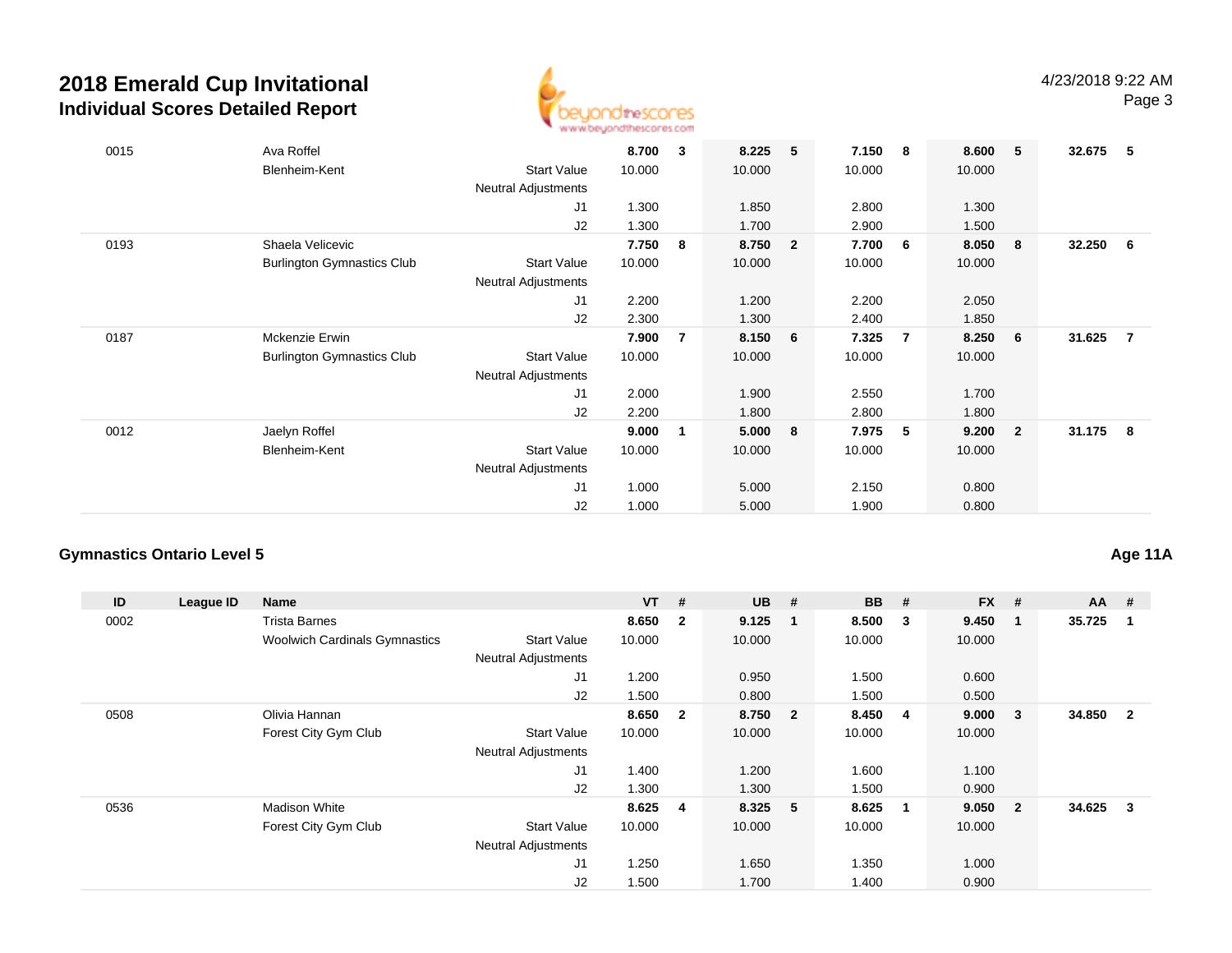

| 0507 | Madison Hannan<br>Forest City Gym Club | <b>Start Value</b><br><b>Neutral Adjustments</b> | 8.675<br>10.000 | 1              | 8.675<br>10.000 | 3              | 8.175<br>10.000 | 6                       | 8.650<br>10.000 | - 6            | 34.175 | -4             |
|------|----------------------------------------|--------------------------------------------------|-----------------|----------------|-----------------|----------------|-----------------|-------------------------|-----------------|----------------|--------|----------------|
|      |                                        | J1                                               | 1.200           |                | 1.350           |                | 1.950           |                         | 1.500           |                |        |                |
|      |                                        | J2                                               | 1.450           |                | 1.300           |                | 1.700           |                         | 1.200           |                |        |                |
| 0287 | Lexi Farrand                           |                                                  | 8.350           | 6              | 8.675           | 3              | 7.975           | $\overline{7}$          | 8.600           | 7              | 33.600 | - 5            |
|      | <b>Winstars Gymnastics</b>             | <b>Start Value</b>                               | 10.000          |                | 10.000          |                | 10.000          |                         | 10.000          |                |        |                |
|      |                                        | <b>Neutral Adjustments</b>                       |                 |                |                 |                | $-0.400$        |                         |                 |                |        |                |
|      |                                        | J1                                               | 1.600           |                | 1.350           |                | 1.600           |                         | 1.400           |                |        |                |
|      |                                        | J2                                               | 1.700           |                | 1.300           |                | 1.650           |                         | 1.400           |                |        |                |
| 0598 | Marin Couldrey                         |                                                  | 8.400           | 5              | 7.350           | $\overline{7}$ | 8.525           | $\overline{\mathbf{2}}$ | 8.875           | $\overline{4}$ | 33.150 | 6              |
|      | Gym Magic                              | <b>Start Value</b>                               | 10.000          |                | 10.000          |                | 10.000          |                         | 10.000          |                |        |                |
|      |                                        | <b>Neutral Adjustments</b>                       |                 |                |                 |                |                 |                         |                 |                |        |                |
|      |                                        | J <sub>1</sub>                                   | 1.600           |                | 2.800           |                | 1.550           |                         | 1.150           |                |        |                |
|      |                                        | J2                                               | 1.600           |                | 2.500           |                | 1.400           |                         | 1.100           |                |        |                |
| 0286 | Austyn Elliott-Lynch                   |                                                  | 7.825           | $\overline{7}$ | 8.050           | 6              | 8.225           | 5                       | 8.850           | $-5$           | 32.950 | $\overline{7}$ |
|      | <b>Winstars Gymnastics</b>             | <b>Start Value</b>                               | 10.000          |                | 10.000          |                | 10.000          |                         | 10.000          |                |        |                |
|      |                                        | Neutral Adjustments                              |                 |                |                 |                |                 |                         |                 |                |        |                |
|      |                                        | J <sub>1</sub>                                   | 2.200           |                | 2.000           |                | 1.850           |                         | 1.100           |                |        |                |
|      |                                        | J2                                               | 2.150           |                | 1.900           |                | 1.700           |                         | 1.200           |                |        |                |

### **Gymnastics Ontario Level 5**

**Age 11B**

| ID   | League ID | Name                              |                            | $VT$ # |                         | <b>UB</b> | - #                     | BB       | #                       | <b>FX</b> | #              | $AA$ #   |                |
|------|-----------|-----------------------------------|----------------------------|--------|-------------------------|-----------|-------------------------|----------|-------------------------|-----------|----------------|----------|----------------|
| 0788 |           | Olivia Patrick                    |                            | 8.325  | -5                      | 8.950     | $\blacksquare$ 1        | 9.350    | $\overline{\mathbf{1}}$ | 8.875     | $\overline{2}$ | 35.500   |                |
|      |           | Gemini Gymnastics                 | <b>Start Value</b>         | 10.000 |                         | 10.000    |                         | 10.000   |                         | 10.000    |                |          |                |
|      |           |                                   | <b>Neutral Adjustments</b> |        |                         |           |                         | $-0.100$ |                         |           |                |          |                |
|      |           |                                   | J <sub>1</sub>             | 1.700  |                         | 1.100     |                         | 0.500    |                         | 1.150     |                |          |                |
|      |           |                                   | J2                         | 1.650  |                         | 1.000     |                         | 0.600    |                         | 1.100     |                |          |                |
| 0062 |           | Olivia Birtch                     |                            | 9.150  | $\mathbf 1$             | 8.600     | $\overline{\mathbf{3}}$ | 8.400    | -4                      | 8.825     | 4              | 34.975   | $\overline{2}$ |
|      |           | London Gym Academy                | <b>Start Value</b>         | 10.000 |                         | 10.000    |                         | 10.000   |                         | 10.000    |                |          |                |
|      |           |                                   | <b>Neutral Adjustments</b> |        |                         |           |                         |          |                         |           |                |          |                |
|      |           |                                   | J <sub>1</sub>             | 0.900  |                         | 1.450     |                         | 1.700    |                         | 1.150     |                |          |                |
|      |           |                                   | J2                         | 0.800  |                         | 1.350     |                         | 1.500    |                         | 1.200     |                |          |                |
| 0190 |           | Alexia Olejnik                    |                            | 8.800  | $\overline{\mathbf{3}}$ | 8.450 4   |                         | 8.450    | - 3                     | 9.025     |                | 34.725 3 |                |
|      |           | <b>Burlington Gymnastics Club</b> | <b>Start Value</b>         | 10.000 |                         | 10.000    |                         | 10.000   |                         | 10.000    |                |          |                |
|      |           |                                   | <b>Neutral Adjustments</b> |        |                         |           |                         |          |                         |           |                |          |                |
|      |           |                                   | J <sub>1</sub>             | 1.150  |                         | 1.600     |                         | 1.650    |                         | 0.800     |                |          |                |
|      |           |                                   | J2                         | 1.250  |                         | 1.500     |                         | 1.450    |                         | 1.150     |                |          |                |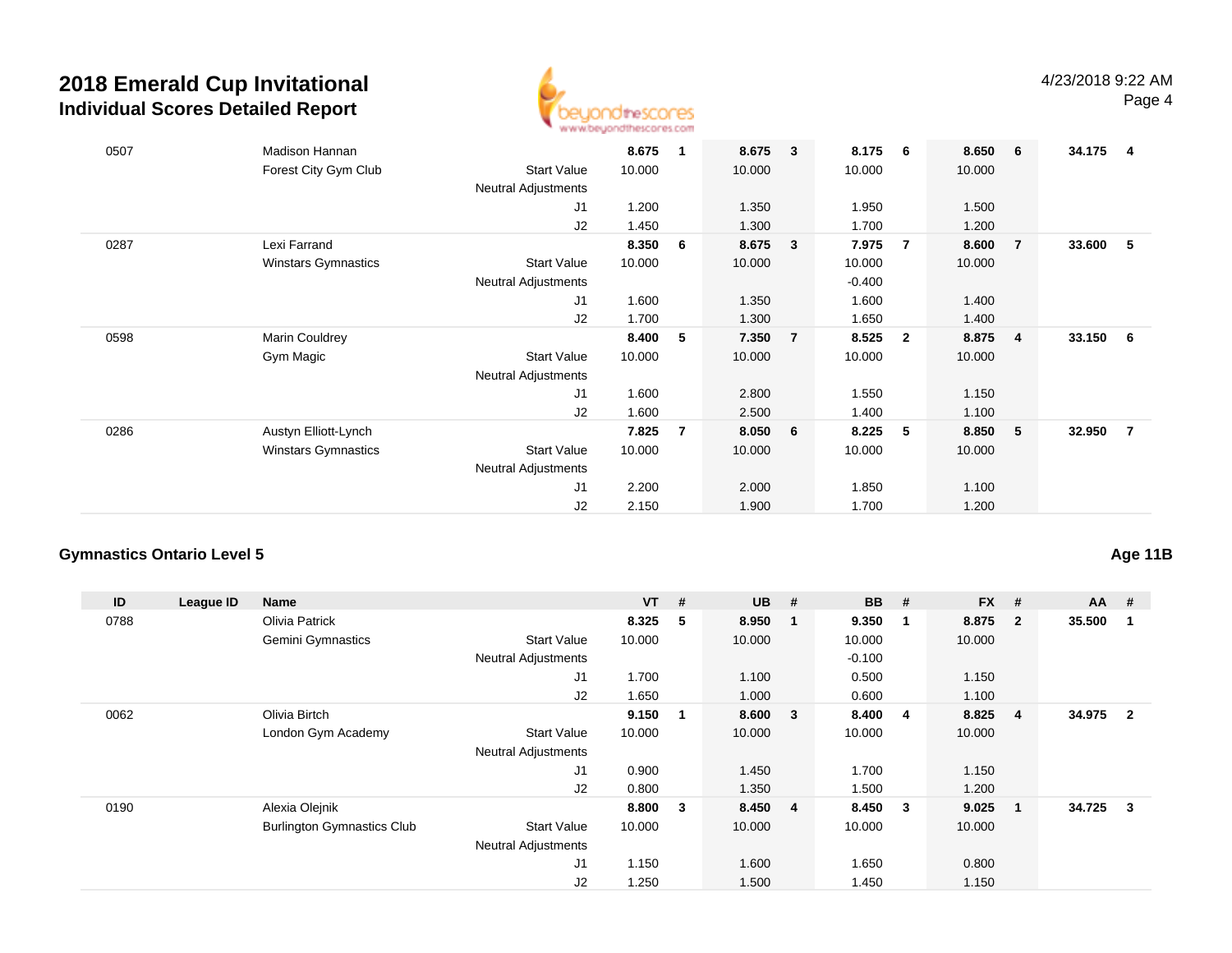

| 0505 | Olivia Gray          |                            | 8.825   | $\overline{2}$ | 8.400 5 |                         | 8.100 6 |                         | 8.850  | $\overline{\mathbf{3}}$ | 34.175 | 4  |
|------|----------------------|----------------------------|---------|----------------|---------|-------------------------|---------|-------------------------|--------|-------------------------|--------|----|
|      | Forest City Gym Club | <b>Start Value</b>         | 10.000  |                | 10.000  |                         | 10.000  |                         | 10.000 |                         |        |    |
|      |                      | <b>Neutral Adjustments</b> |         |                |         |                         |         |                         |        |                         |        |    |
|      |                      | J1                         | 1.100   |                | 1.600   |                         | 2.000   |                         | 1.150  |                         |        |    |
|      |                      | J2                         | 1.250   |                | 1.600   |                         | 1.800   |                         | 1.150  |                         |        |    |
| 0561 | Lauryn Mccrudden     |                            | 8.750   | $\overline{4}$ | 8.675   | $\overline{\mathbf{2}}$ | 8.525   | $\overline{\mathbf{2}}$ | 7.450  | - 6                     | 33.400 | -5 |
|      | Cambridge Kips       | <b>Start Value</b>         | 10.000  |                | 10.000  |                         | 10.000  |                         | 10.000 |                         |        |    |
|      |                      | <b>Neutral Adjustments</b> |         |                |         |                         |         |                         |        |                         |        |    |
|      |                      | J1                         | 1.250   |                | 1.350   |                         | 1.400   |                         | 2.700  |                         |        |    |
|      |                      | J2                         | 1.250   |                | 1.300   |                         | 1.550   |                         | 2.400  |                         |        |    |
| 0016 | Morghan Smith        |                            | 8.175 6 |                | 8.175 6 |                         | 8.200   | $-5$                    | 8.825  | $\overline{4}$          | 33.375 | 6  |
|      | Blenheim-Kent        | <b>Start Value</b>         | 10.000  |                | 10.000  |                         | 10.000  |                         | 10.000 |                         |        |    |
|      |                      | <b>Neutral Adjustments</b> |         |                |         |                         |         |                         |        |                         |        |    |
|      |                      | J1                         | 1.750   |                | 1.850   |                         | 1.900   |                         | 1.350  |                         |        |    |
|      |                      | J2                         | 1.900   |                | 1.800   |                         | 1.700   |                         | 1.000  |                         |        |    |

#### **Gymnastics Ontario Level 5**

**ID League ID Name VT # UB # BB # FX # AA #** 0789 Sofia Bulcholski **8.750 <sup>5</sup> 8.725 <sup>4</sup> 8.925 <sup>1</sup> 9.350 <sup>2</sup> 35.750 <sup>1</sup>** Gemini Gymnastics Start Valuee 10.000 10.000 10.000 10.000 Neutral Adjustments J1 1.250 1.350 1.150 0.650 J2 1.250 1.200 1.000 0.650 0518 Maya Pinhal **9.000 <sup>1</sup> 9.500 <sup>1</sup> 7.525 <sup>6</sup> 9.425 <sup>1</sup> 35.450 <sup>2</sup>** Forest City Gym Club Start Value 10.000 10.000 10.000 10.000 Neutral Adjustments J1 1.000 0.500 2.350 0.700 J2 1.000 0.500 2.600 0.450 0069 Natalia Zanini **8.900 <sup>2</sup> 8.775 <sup>3</sup> 8.400 <sup>3</sup> 9.075 <sup>5</sup> 35.150 <sup>3</sup>** London Gym Academy Start Valuee 10.000 10.000 10.000 10.000 Neutral Adjustments J1 1.100 1.250 1.600 0.950 J2 1.100 1.200 1.600 0.900 0606 Sophie Urbanovic **8.850 <sup>3</sup> 8.650 <sup>5</sup> 7.975 <sup>4</sup> 9.125 <sup>3</sup> 34.600 <sup>4</sup>** Gym Magic Start Valuee 10.000 10.000 10.000 10.000 Neutral Adjustments J1 1.000 1.350 1.850 0.800 J21.300 1.350 2.200 0.950

**Age 12A**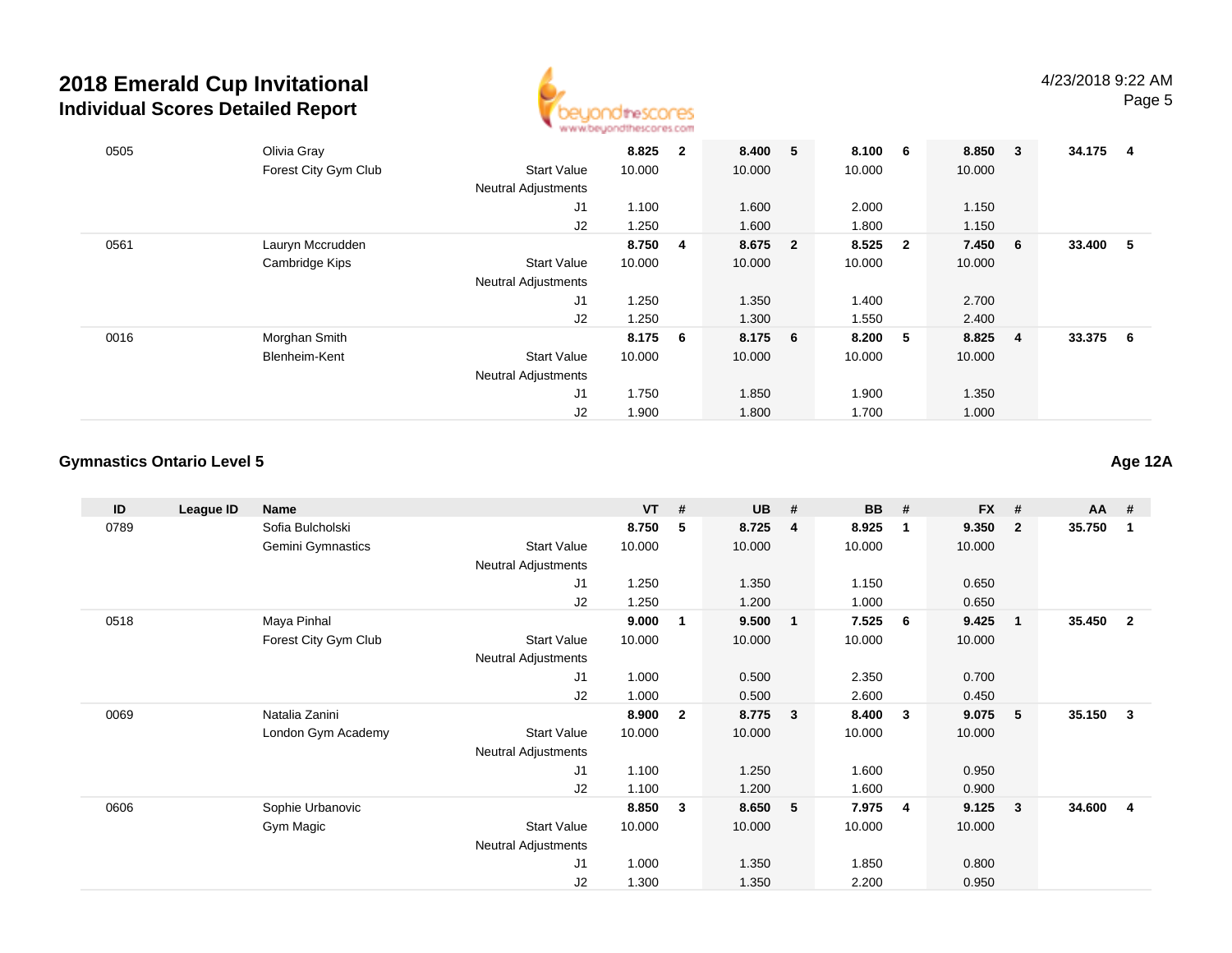

| 0239 | Emelia Brodrip     |                            | 8.750  | 5              | 8.150 6 |                         | 8.550  | $\overline{\mathbf{2}}$ | 9.125  | $\overline{\mathbf{3}}$ | 34.575 | -5 |
|------|--------------------|----------------------------|--------|----------------|---------|-------------------------|--------|-------------------------|--------|-------------------------|--------|----|
|      | St. Thomas Elgin   | <b>Start Value</b>         | 10.000 |                | 10.000  |                         | 10.000 |                         | 10.000 |                         |        |    |
|      |                    | <b>Neutral Adjustments</b> |        |                |         |                         |        |                         |        |                         |        |    |
|      |                    | J <sub>1</sub>             | 1.200  |                | 1.900   |                         | 1.500  |                         | 0.800  |                         |        |    |
|      |                    | J2                         | 1.300  |                | 1.800   |                         | 1.400  |                         | 0.950  |                         |        |    |
| 0063 | Sophia Bryenton    |                            | 8.800  | $\overline{4}$ | 8.975   | $\overline{\mathbf{2}}$ | 7.850  | 5 <sub>5</sub>          | 8.600  | - 7                     | 34.225 | -6 |
|      | London Gym Academy | <b>Start Value</b>         | 10.000 |                | 10.000  |                         | 10.000 |                         | 10.000 |                         |        |    |
|      |                    | <b>Neutral Adjustments</b> |        |                |         |                         |        |                         |        |                         |        |    |
|      |                    | J1                         | 1.100  |                | 1.050   |                         | 2.200  |                         | 1.450  |                         |        |    |
|      |                    | J2                         | 1.300  |                | 1.000   |                         | 2.100  |                         | 1.350  |                         |        |    |
| 0019 | Daley Hogg         |                            | 8.200  | $\overline{7}$ | 7.875   | $\overline{7}$          | 7.425  | $\overline{7}$          | 8.700  | 6                       | 32.200 | 7  |
|      | Blenheim-Kent      | <b>Start Value</b>         | 10.000 |                | 10.000  |                         | 10.000 |                         | 10.000 |                         |        |    |
|      |                    | <b>Neutral Adjustments</b> |        |                |         |                         |        |                         |        |                         |        |    |
|      |                    | J <sub>1</sub>             | 1.700  |                | 2.150   |                         | 2.450  |                         | 1.250  |                         |        |    |
|      |                    | J2                         | 1.900  |                | 2.100   |                         | 2.700  |                         | 1.350  |                         |        |    |

#### **Gymnastics Ontario Level 5**

**ID League ID Name VT # UB # BB # FX # AA #** 0791 Lola Roux **8.675 <sup>3</sup> 9.100 <sup>2</sup> 9.475 <sup>1</sup> 9.300 <sup>3</sup> 36.550 <sup>1</sup>** Gemini Gymnastics Start Valuee 10.000 10.000 10.000 10.000 Neutral Adjustments J1 1.300 0.900 0.600 0.700 J2 1.350 0.900 0.450 0.700 0105 Victoria Bowes **8.400 <sup>5</sup> 9.350 <sup>1</sup> 9.200 <sup>2</sup> 9.500 <sup>2</sup> 36.450 <sup>2</sup>** Kitchener-Waterloo Gymnastics Start Valuee 10.000 10.000 10.000 10.000 Neutral Adjustments J1 1.500 0.700 0.850 0.450 J2 1.700 0.600 0.750 0.550 0106 Alyssa Shoemaker **8.325 <sup>6</sup> 8.725 <sup>4</sup> 9.100 <sup>3</sup> 9.600 <sup>1</sup> 35.750 <sup>3</sup>** Kitchener-Waterloo Gymnastics Start Valuee 10.000 10.000 10.000 10.000 Neutral Adjustments J1 1.600 1.350 1.000 0.400 J2 1.750 1.200 0.800 0.400 0191 Teagan Sartor **9.375 <sup>1</sup> 8.600 <sup>6</sup> 8.775 <sup>4</sup> 8.750 <sup>6</sup> 35.500 <sup>4</sup>** Burlington Gymnastics Clubb 3tart Value 10.000 10.000 10.000 10.000 10.000 Neutral Adjustments J1 0.600 1.500 1.150 1.250 J20.650 1.300 1.300 1.250

**Age 12B**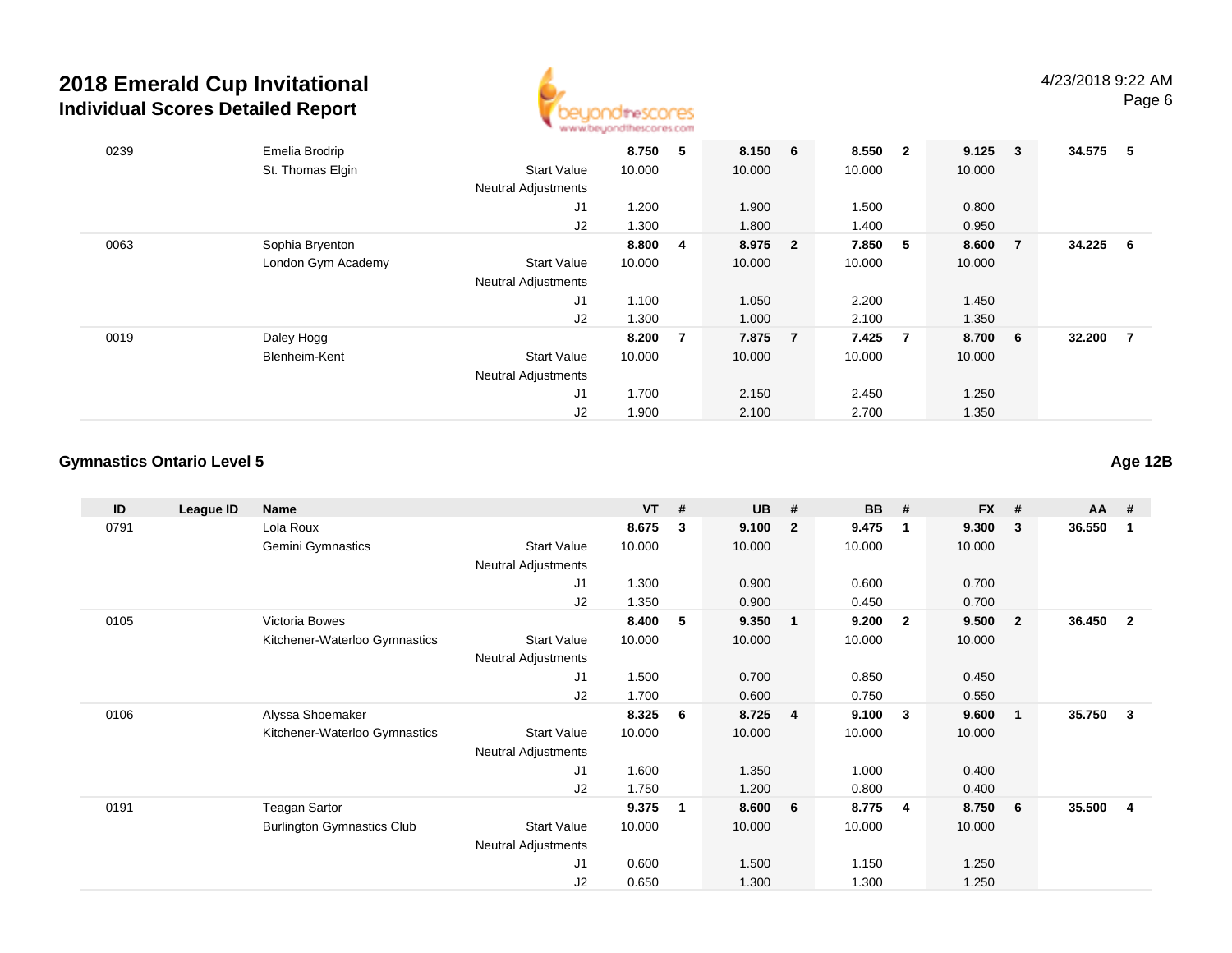

| 0017 | Isabella Gray      |                            | 9.025  | $\mathbf{2}$   | 8.725 4 |                | 7.625    | 6 <sup>6</sup> | 9.050  | $\overline{\mathbf{4}}$ | 34.425 | - 5 |
|------|--------------------|----------------------------|--------|----------------|---------|----------------|----------|----------------|--------|-------------------------|--------|-----|
|      | Blenheim-Kent      | <b>Start Value</b>         | 10.000 |                | 10.000  |                | 10.000   |                | 10.000 |                         |        |     |
|      |                    | <b>Neutral Adjustments</b> |        |                |         |                |          |                |        |                         |        |     |
|      |                    | J1                         | 0.950  |                | 1.350   |                | 2.450    |                | 0.950  |                         |        |     |
|      |                    | J2                         | 1.000  |                | 1.200   |                | 2.300    |                | 0.950  |                         |        |     |
| 0065 | Anya Fedorova      |                            | 8.500  | $\overline{4}$ | 8.825 3 |                | 7.375    | $\overline{7}$ | 8.675  | $\overline{7}$          | 33.375 | - 6 |
|      | London Gym Academy | <b>Start Value</b>         | 10.000 |                | 10.000  |                | 10.000   |                | 10.000 |                         |        |     |
|      |                    | <b>Neutral Adjustments</b> |        |                |         |                | $-0.100$ |                |        |                         |        |     |
|      |                    | J <sub>1</sub>             | 1.500  |                | 1.050   |                | 2.450    |                | 1.400  |                         |        |     |
|      |                    | J2                         | 1.500  |                | 1.300   |                | 2.600    |                | 1.250  |                         |        |     |
| 0020 | Keaton Kloostra    |                            | 8.025  | $\overline{7}$ | 7.600   | $\overline{7}$ | 7.950    | - 5            | 9.025  | - 5                     | 32.600 | - 7 |
|      | Blenheim-Kent      | <b>Start Value</b>         | 10.000 |                | 10.000  |                | 10.000   |                | 10.000 |                         |        |     |
|      |                    | <b>Neutral Adjustments</b> |        |                |         |                |          |                |        |                         |        |     |
|      |                    | J1                         | 1.900  |                | 2.400   |                | 2.200    |                | 1.150  |                         |        |     |
|      |                    | J2                         | 2.050  |                | 2.400   |                | 1.900    |                | 0.800  |                         |        |     |

#### **Gymnastics Ontario Level 5**

**ID League ID Name VT # UB # BB # FX # AA #** 0790 Ella Damiano **8.475 <sup>4</sup> 9.250 <sup>1</sup> 8.800 <sup>3</sup> 9.575 <sup>1</sup> 36.100 <sup>1</sup>** Gemini Gymnastics Start Valuee 10.000 10.000 10.000 10.000 Neutral Adjustments $-0.100$ 1.100 J1 1.450 0.700 1.100 0.550 J2 1.600 0.800 1.100 0.300 0218 Julia McCutcheon **8.750 <sup>2</sup> 8.700 <sup>2</sup> 8.925 <sup>2</sup> 9.125 <sup>4</sup> 35.500 <sup>2</sup>** Georgian Bay Phoenix Gymnastics Start Valuee 10.000 10.000 10.000 10.000 Neutral Adjustments J1 1.200 1.400 1.050 0.750 J2 1.300 1.200 1.100 1.000 0521 Carlie Regier **8.475 <sup>4</sup> 8.400 <sup>3</sup> 8.775 <sup>4</sup> 9.550 <sup>2</sup> 35.200 <sup>3</sup>** Forest City Gym Club Start Value 10.000 10.000 10.000 10.000 Neutral Adjustments J1 1.450 1.600 1.250 0.550 J22 1.600 1.600 1.200 0.350 0601 Seana Maennling **8.850 <sup>1</sup> 7.975 <sup>6</sup> 8.975 <sup>1</sup> 9.150 <sup>3</sup> 34.950 <sup>4</sup>** Gym Magic Start Valuee 10.000 10.000 10.000 10.000 Neutral Adjustments J1 1.050 2.150 1.100 1.000 J21.250 1.900 0.950 0.700

**Age 12C**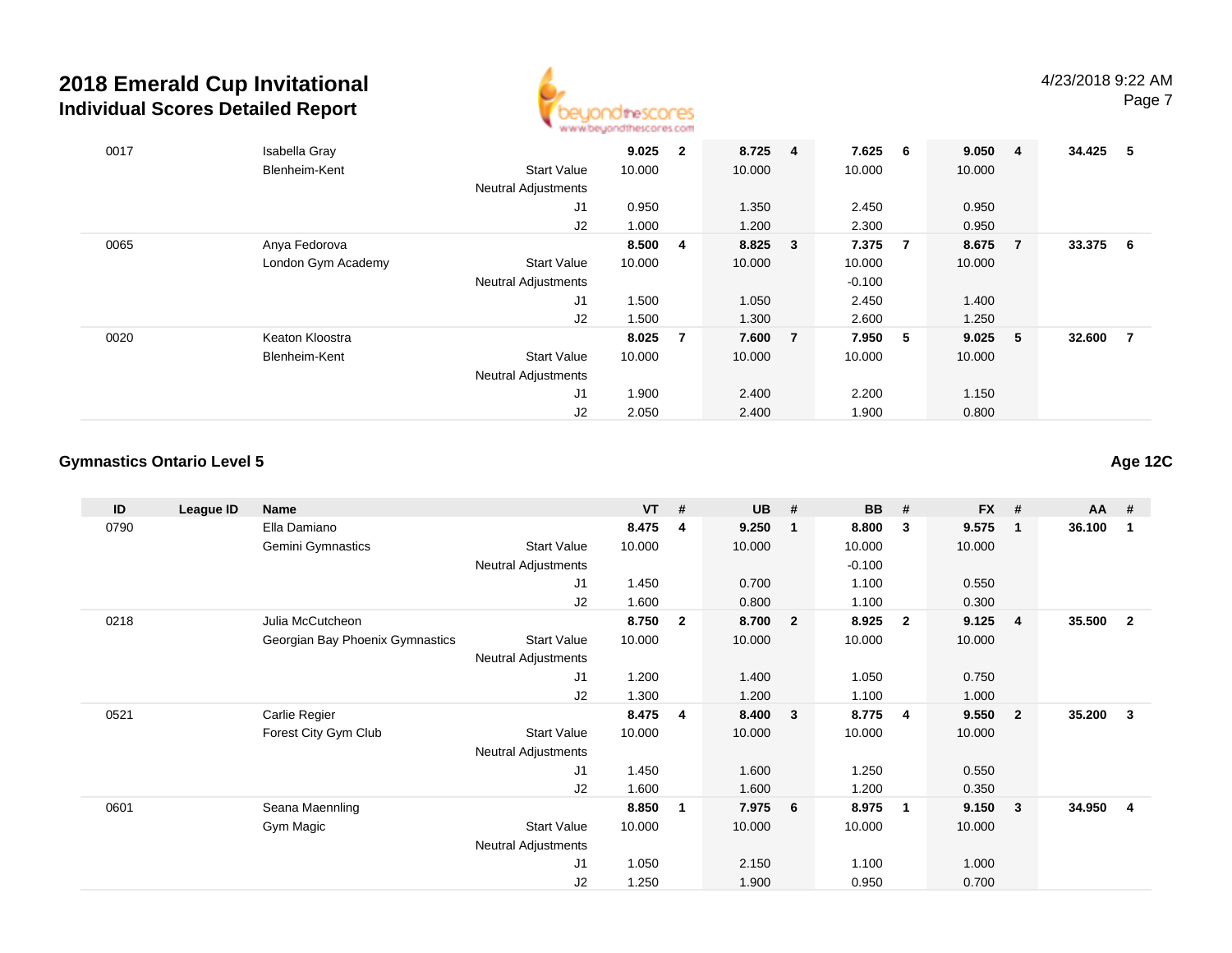

| 0443 | Samantha Chin                          |                            | 8.525  | $\mathbf{3}$   | 8.325 4 |                | 8.500    | 5              | 8.925  | $-5$           | 34.275 | - 5 |
|------|----------------------------------------|----------------------------|--------|----------------|---------|----------------|----------|----------------|--------|----------------|--------|-----|
|      | <b>TGI</b>                             | <b>Start Value</b>         | 10.000 |                | 10.000  |                | 10.000   |                | 10.000 |                |        |     |
|      |                                        | <b>Neutral Adjustments</b> |        |                |         |                |          |                |        |                |        |     |
|      |                                        | J1                         | 1.400  |                | 1.650   |                | 1.400    |                | 0.950  |                |        |     |
|      |                                        | J2                         | 1.550  |                | 1.700   |                | 1.600    |                | 1.200  |                |        |     |
| 0417 | Corina Ross                            |                            | 8.275  | - 6            | 8.075   | 5              | 8.350    | 6              | 8.625  | - 6            | 33.325 | - 6 |
|      | TGI                                    | <b>Start Value</b>         | 10.000 |                | 10.000  |                | 10.000   |                | 10.000 |                |        |     |
|      |                                        | <b>Neutral Adjustments</b> |        |                |         |                |          |                |        |                |        |     |
|      |                                        | J <sub>1</sub>             | 1.700  |                | 1.850   |                | 1.550    |                | 1.400  |                |        |     |
|      |                                        | J2                         | 1.750  |                | 2.000   |                | 1.750    |                | 1.350  |                |        |     |
| 0120 | <b>Hadley Diskos</b>                   |                            | 7.725  | $\overline{7}$ | 6.800   | $\overline{7}$ | 8.150    | $\overline{7}$ | 8.400  | $\overline{7}$ | 31.075 | - 7 |
|      | Hamilton Mountain Gymnastics<br>Centre | <b>Start Value</b>         | 10.000 |                | 10.000  |                | 10.000   |                | 10.000 |                |        |     |
|      |                                        | <b>Neutral Adjustments</b> |        |                |         |                | $-0.100$ |                |        |                |        |     |
|      |                                        | J <sub>1</sub>             | 2.150  |                | 3.200   |                | 1.850    |                | 1.600  |                |        |     |
|      |                                        | J2                         | 2.400  |                | 3.200   |                | 1.650    |                | 1.600  |                |        |     |

#### **Gymnastics Ontario Level 5**

**ID League ID Name VT # UB # BB # FX # AA #** 0794 Faith McHardy **8.250 <sup>5</sup> 8.950 <sup>1</sup> 8.950 <sup>2</sup> 9.675 <sup>1</sup> 35.825 <sup>1</sup>** Gemini Gymnastics Start Valuee 10.000 10.000 10.000 10.000 Neutral Adjustments $-0.100$ 1.000 J1 1.650 1.100 1.000 0.350 J2 1.850 1.000 0.900 0.300 0336 Chyann Hill **9.425 <sup>1</sup> 8.350 <sup>7</sup> 8.800 <sup>3</sup> 9.175 <sup>4</sup> 35.750 <sup>2</sup>** Grand River Gymmies Start Valuee 10.000 10.000 10.000 10.000 Neutral Adjustments J1 0.600 1.600 1.250 0.800 J2 0.550 1.700 1.150 0.850 0779 Annabelle Kortner Iacobet **8.525 <sup>3</sup> 8.925 <sup>2</sup> 9.225 <sup>1</sup> 9.000 <sup>5</sup> 35.675 <sup>3</sup>** Gemini Gymnastics Start Valuee 10.000 10.000 10.000 10.000 Neutral Adjustments J1 1.400 1.050 0.850 0.850 J2 1.550 1.100 0.700 1.150 0068 Asia Neufeld **8.325 <sup>4</sup> 8.900 <sup>3</sup> 8.600 <sup>5</sup> 9.350 <sup>2</sup> 35.175 <sup>4</sup>** London Gym Academy Start Valuee 10.000 10.000 10.000 10.000 Neutral Adjustments J11.550 1.100 1.300 0.650

**Age 13A**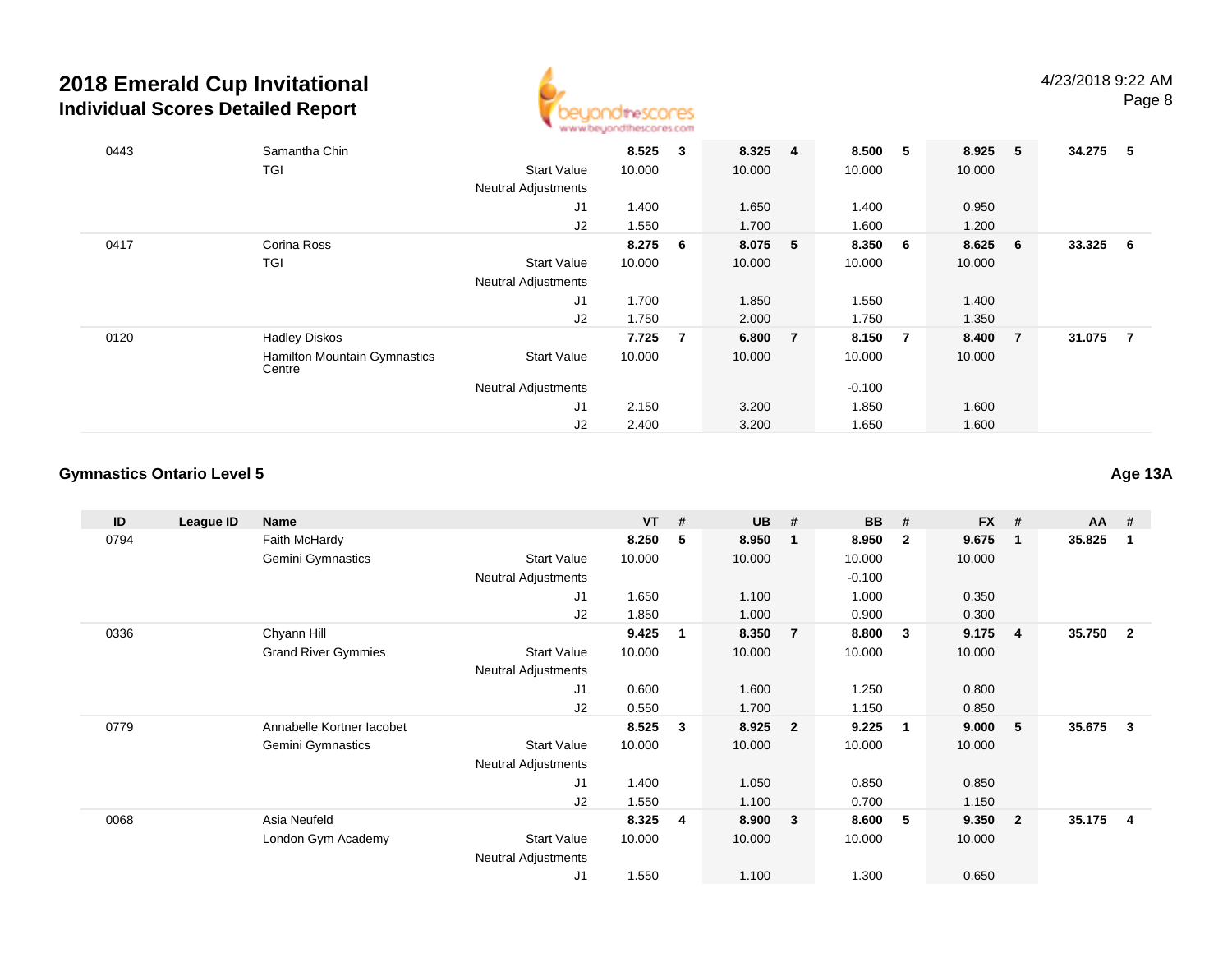

|      |                          | J2                         | 1.800  |                | 1.100   | 1.500    |                | 0.650   |                         |          |                |
|------|--------------------------|----------------------------|--------|----------------|---------|----------|----------------|---------|-------------------------|----------|----------------|
| 0600 | Maya Farquharson         |                            | 9.150  | $\overline{2}$ | 8.650 6 | 8.750    | 4              | 8.525   | $\overline{7}$          | 35.075   | - 5            |
|      | Gym Magic                | <b>Start Value</b>         | 10.000 |                | 10.000  | 10.000   |                | 10.000  |                         |          |                |
|      |                          | <b>Neutral Adjustments</b> |        |                |         |          |                |         |                         |          |                |
|      |                          | J1                         | 0.850  |                | 1.400   | 1.150    |                | 1.550   |                         |          |                |
|      |                          | J2                         | 0.850  |                | 1.300   | 1.350    |                | 1.400   |                         |          |                |
| 0240 | Kylie Withenshaw         |                            | 8.125  | 7              | 8.800 4 | 7.700    | $\overline{7}$ | 9.275   | $\overline{\mathbf{3}}$ | 33.900 6 |                |
|      | St. Thomas Elgin         | <b>Start Value</b>         | 10.000 |                | 10.000  | 10.000   |                | 10.000  |                         |          |                |
|      |                          | <b>Neutral Adjustments</b> |        |                |         | $-0.100$ |                |         |                         |          |                |
|      |                          | J1                         | 1.850  |                | 1.250   | 2.200    |                | 0.750   |                         |          |                |
|      |                          | J2                         | 1.900  |                | 1.150   | 2.200    |                | 0.700   |                         |          |                |
| 0793 | Rosie McCarthy           |                            | 8.225  | - 6            | 8.675 5 | 8.150 6  |                | 8.800 6 |                         | 33.850   | $\overline{7}$ |
|      | <b>Gemini Gymnastics</b> | <b>Start Value</b>         | 10.000 |                | 10.000  | 10.000   |                | 10.000  |                         |          |                |
|      |                          | <b>Neutral Adjustments</b> |        |                |         | $-0.100$ |                |         |                         |          |                |
|      |                          | J1                         | 1.650  |                | 1.300   | 1.700    |                | 1.300   |                         |          |                |
|      |                          | J2                         | 1.900  |                | 1.350   | 1.800    |                | 1.100   |                         |          |                |

#### **Gymnastics Ontario Level 5**

**ID League ID Name VT # UB # BB # FX # AA #** 0605 Emily Sims **8.400 <sup>3</sup> 8.875 <sup>1</sup> 9.125 <sup>1</sup> 8.775 <sup>4</sup> 35.175 <sup>1</sup>** Gym Magic Start Valuee 10.000 10.000 10.000 10.000 Neutral Adjustments J1 1.500 1.150 0.850 1.350 J2 1.700 1.100 0.900 1.100 0192 Megan Thomson **8.375 <sup>5</sup> 8.600 <sup>2</sup> 8.850 <sup>2</sup> 9.125 <sup>2</sup> 34.950 <sup>2</sup>** Burlington Gymnastics Clubb 3tart Value 10.000 10.000 10.000 10.000 10.000 Neutral Adjustments J1 1.500 1.400 1.100 0.850 J2 1.750 1.400 1.200 0.900 0490 Mystic D'Aragon **8.400 <sup>3</sup> 8.450 <sup>3</sup> 7.900 <sup>6</sup> 9.200 <sup>1</sup> 33.950 <sup>3</sup>** Forest City Gym Club Start Value 10.000 10.000 10.000 10.000 Neutral Adjustments $-0.100$ 2.050 J1 1.550 1.600 2.050 0.900 J2 1.650 1.500 1.950 0.700 0238 Addisyn Brodrip **8.300 <sup>6</sup> 7.950 <sup>5</sup> 8.400 <sup>3</sup> 8.650 <sup>5</sup> 33.300 <sup>4</sup>** St. Thomas Elgin Start Value 10.000 10.000 10.000 10.000 Neutral Adjustments J11.700 2.000 1.650 1.350

**Age 13B**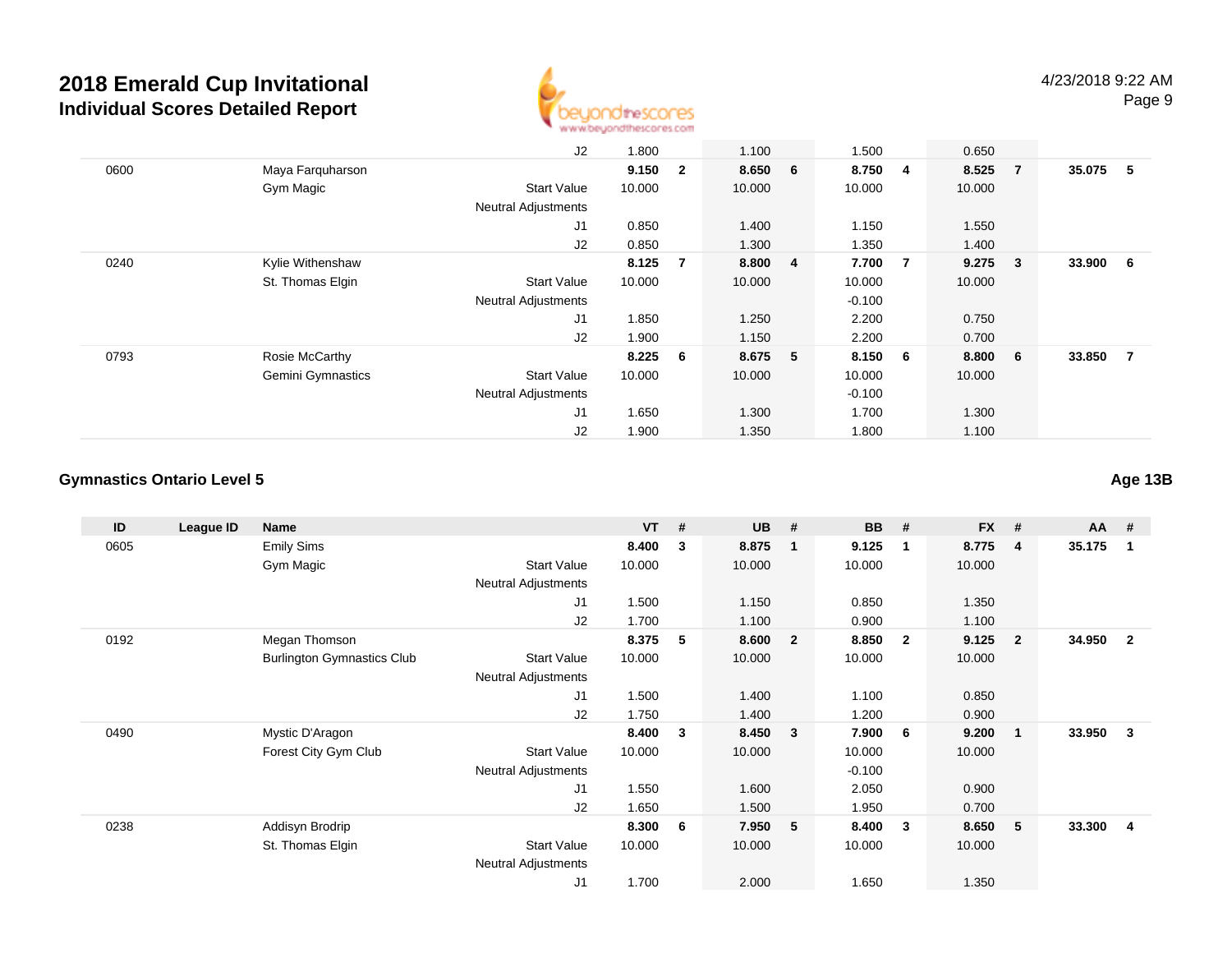

Page 10

|      |                      | J <sub>2</sub>             | 1.700  |                         | 2.100   | 1.550    |   | 1.350   |     |        |     |
|------|----------------------|----------------------------|--------|-------------------------|---------|----------|---|---------|-----|--------|-----|
| 0599 | Maeve Doherty        |                            | 8.425  | $\overline{\mathbf{2}}$ | 7.925 6 | 8.050    | 5 | 8.800   | - 3 | 33.200 | - 5 |
|      | Gym Magic            | <b>Start Value</b>         | 10.000 |                         | 10.000  | 10.000   |   | 10.000  |     |        |     |
|      |                      | <b>Neutral Adjustments</b> |        |                         |         | $-0.100$ |   |         |     |        |     |
|      |                      | J1                         | 1.450  |                         | 2.050   | 1.850    |   | 1.200   |     |        |     |
|      |                      | J2                         | 1.700  |                         | 2.100   | 1.850    |   | 1.200   |     |        |     |
| 0514 | Kate Nash            |                            | 8.700  |                         | 8.375 4 | 8.125 4  |   | 7.850 6 |     | 33.050 | - 6 |
|      | Forest City Gym Club | <b>Start Value</b>         | 10.000 |                         | 10.000  | 10.000   |   | 10.000  |     |        |     |
|      |                      | <b>Neutral Adjustments</b> |        |                         |         | $-0.100$ |   |         |     |        |     |
|      |                      | J1                         | 1.250  |                         | 1.650   | 1.750    |   | 2.300   |     |        |     |
|      |                      | J2                         | 1.350  |                         | 1.600   | 1.800    |   | 2.000   |     |        |     |

#### **Gymnastics Ontario Level 5**

**Age 14A**

| ID   | League ID | <b>Name</b>                       |                     | <b>VT</b> | #              | <b>UB</b> | #                       | <b>BB</b> | #              | <b>FX</b> | #              | <b>AA</b> | #              |
|------|-----------|-----------------------------------|---------------------|-----------|----------------|-----------|-------------------------|-----------|----------------|-----------|----------------|-----------|----------------|
| 0431 |           | Chiara Guiducci                   |                     | 8.575     | $\overline{2}$ | 8.725     | $\overline{1}$          | 8.925     | $\mathbf{1}$   | 8.600     | 4              | 34.825    | $\mathbf 1$    |
|      |           | <b>TGI</b>                        | <b>Start Value</b>  | 10.000    |                | 10.000    |                         | 10.000    |                | 10.000    |                |           |                |
|      |           |                                   | Neutral Adjustments |           |                |           |                         | $-0.100$  |                |           |                |           |                |
|      |           |                                   | J <sub>1</sub>      | 1.350     |                | 1.250     |                         | 1.000     |                | 1.350     |                |           |                |
|      |           |                                   | J2                  | 1.500     |                | 1.300     |                         | 0.950     |                | 1.450     |                |           |                |
| 0189 |           | Julia Mehdian                     |                     | 8.675     | $\overline{1}$ | 8.325     | $\overline{\mathbf{2}}$ | 8.525     | $\overline{2}$ | 8.775     | $\overline{2}$ | 34.300    | $\overline{2}$ |
|      |           | <b>Burlington Gymnastics Club</b> | <b>Start Value</b>  | 10.000    |                | 10.000    |                         | 10.000    |                | 10.000    |                |           |                |
|      |           |                                   | Neutral Adjustments |           |                |           |                         |           |                |           |                |           |                |
|      |           |                                   | J <sub>1</sub>      | 1.300     |                | 1.750     |                         | 1.550     |                | 1.250     |                |           |                |
|      |           |                                   | J2                  | 1.350     |                | 1.600     |                         | 1.400     |                | 1.200     |                |           |                |
| 0492 |           | Kyla Diep                         |                     | 8.550     | 3              | 8.200     | $\overline{4}$          | 8.525     | $\overline{2}$ | 8.950     | $\mathbf{1}$   | 34.225    | 3              |
|      |           | Forest City Gym Club              | <b>Start Value</b>  | 10.000    |                | 10.000    |                         | 10.000    |                | 10.000    |                |           |                |
|      |           |                                   | Neutral Adjustments |           |                |           |                         |           |                |           |                |           |                |
|      |           |                                   | J1                  | 1.450     |                | 1.800     |                         | 1.500     |                | 1.200     |                |           |                |
|      |           |                                   | J2                  | 1.450     |                | 1.800     |                         | 1.450     |                | 0.900     |                |           |                |
| 0603 |           | <b>Estella McCarthy</b>           |                     | 8.325     | 4              | 8.250     | $\overline{\mathbf{3}}$ | 7.875     | -5             | 8.675     | 3              | 33.125    | 4              |
|      |           | Gym Magic                         | <b>Start Value</b>  | 10.000    |                | 10.000    |                         | 10.000    |                | 10.000    |                |           |                |
|      |           |                                   | Neutral Adjustments |           |                |           |                         | $-0.100$  |                |           |                |           |                |
|      |           |                                   | J1                  | 1.600     |                | 1.800     |                         | 1.950     |                | 1.450     |                |           |                |
|      |           |                                   | J <sub>2</sub>      | 1.750     |                | 1.700     |                         | 2.100     |                | 1.200     |                |           |                |
| 0018 |           | Kallista McLeod-Ladd              |                     | 7.650     | 5              | 6.850     | 5                       | 8.450     | $\overline{4}$ | 7.300     | 5              | 30.250    | 5              |
|      |           | <b>Blenheim-Kent</b>              | <b>Start Value</b>  | 10.000    |                | 10.000    |                         | 10.000    |                | 10.000    |                |           |                |
|      |           |                                   | Neutral Adjustments |           |                |           |                         |           |                |           |                |           |                |
|      |           |                                   | J <sub>1</sub>      | 2.200     |                | 3.200     |                         | 1.650     |                | 2.750     |                |           |                |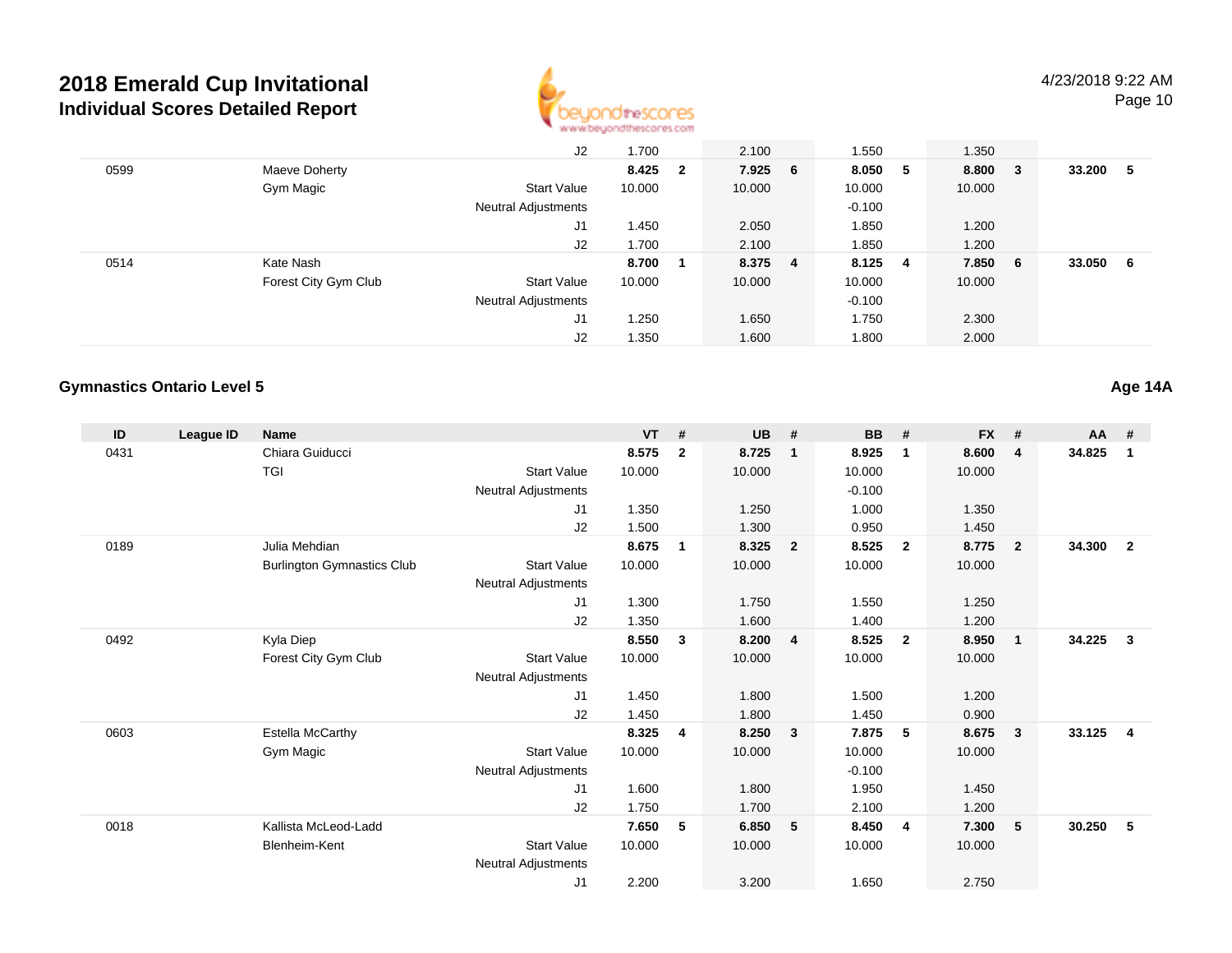

### 4/23/2018 9:22 AM

Page 11

#### **Gymnastics Ontario Level 5Age 14B**

| ID   | League ID | <b>Name</b>                       |                            | VT           | #                        | <b>UB</b>    | #                        | <b>BB</b> | #                        | <b>FX</b>    | #                        | AA #   |                          |
|------|-----------|-----------------------------------|----------------------------|--------------|--------------------------|--------------|--------------------------|-----------|--------------------------|--------------|--------------------------|--------|--------------------------|
| 0602 |           | Stephanie Muntean                 |                            | <b>X.XXX</b> | $\overline{\phantom{a}}$ | <b>X.XXX</b> | $\overline{\phantom{a}}$ | X.XXX     | $\overline{\phantom{a}}$ | <b>X.XXX</b> | $\overline{\phantom{a}}$ | 0.000  | $\overline{\phantom{a}}$ |
| 0174 |           | Lauren Pearson                    |                            | 9.025        | $\mathbf{1}$             | 8.700        | $\overline{\mathbf{3}}$  | 8.525     | $\mathbf{3}$             | 9.450        | $\mathbf{1}$             | 35.700 | $\mathbf{1}$             |
|      |           | <b>Burlington Gymnastics Club</b> | <b>Start Value</b>         | 10.000       |                          | 10.000       |                          | 10.000    |                          | 10.000       |                          |        |                          |
|      |           |                                   | <b>Neutral Adjustments</b> |              |                          |              |                          |           |                          |              |                          |        |                          |
|      |           |                                   | J <sub>1</sub>             | 0.950        |                          | 1.300        |                          | 1.600     |                          | 0.400        |                          |        |                          |
|      |           |                                   | J2                         | 1.000        |                          | 1.300        |                          | 1.350     |                          | 0.700        |                          |        |                          |
| 0114 |           | <b>Ashley Scott</b>               |                            | 8.225        | 5                        | 8.875        | $\overline{1}$           | 8.975     | $\overline{2}$           | 9.050        | $\overline{4}$           | 35.125 | $\overline{2}$           |
|      |           | Greater Napanee GC                | <b>Start Value</b>         | 10.000       |                          | 10.000       |                          | 10.000    |                          | 10.000       |                          |        |                          |
|      |           |                                   | <b>Neutral Adjustments</b> |              |                          |              |                          | $-0.100$  |                          |              |                          |        |                          |
|      |           |                                   | J1                         | 1.650        |                          | 1.050        |                          | 0.950     |                          | 0.850        |                          |        |                          |
|      |           |                                   | J2                         | 1.900        |                          | 1.200        |                          | 0.900     |                          | 1.050        |                          |        |                          |
| 0795 |           | Madelyn Berthelot                 |                            | 8.400        | 4                        | 8.550        | $\overline{4}$           | 9.025     | $\overline{1}$           | 8.850        | 5                        | 34.825 | $\mathbf{3}$             |
|      |           | Gemini Gymnastics                 | <b>Start Value</b>         | 10.000       |                          | 10.000       |                          | 10.000    |                          | 10.000       |                          |        |                          |
|      |           |                                   | <b>Neutral Adjustments</b> |              |                          |              |                          |           |                          |              |                          |        |                          |
|      |           |                                   | J <sub>1</sub>             | 1.600        |                          | 1.500        |                          | 0.950     |                          | 1.150        |                          |        |                          |
|      |           |                                   | J2                         | 1.600        |                          | 1.400        |                          | 1.000     |                          | 1.150        |                          |        |                          |
| 0796 |           | Mackenzie Kennedy                 |                            | 8.625        | $\overline{2}$           | 8.275        | $-5$                     | 8.300     | $\overline{4}$           | 9.075        | $\mathbf{3}$             | 34.275 | $\overline{4}$           |
|      |           | Gemini Gymnastics                 | <b>Start Value</b>         | 10.000       |                          | 10.000       |                          | 10.000    |                          | 10.000       |                          |        |                          |
|      |           |                                   | <b>Neutral Adjustments</b> |              |                          |              |                          | $-0.100$  |                          |              |                          |        |                          |
|      |           |                                   | J1                         | 1.250        |                          | 1.750        |                          | 1.650     |                          | 1.050        |                          |        |                          |
|      |           |                                   | J2                         | 1.500        |                          | 1.700        |                          | 1.550     |                          | 0.800        |                          |        |                          |
| 0497 |           | Zoe Fitchett                      |                            | 8.625        | $\overline{2}$           | 8.850        | $\overline{2}$           | 7.250     | 5                        | 9.350        | $\overline{2}$           | 34.075 | 5                        |
|      |           | Forest City Gym Club              | <b>Start Value</b>         | 10.000       |                          | 10.000       |                          | 10.000    |                          | 10.000       |                          |        |                          |
|      |           |                                   | <b>Neutral Adjustments</b> |              |                          |              |                          | $-0.100$  |                          |              |                          |        |                          |
|      |           |                                   | J <sub>1</sub>             | 1.300        |                          | 1.100        |                          | 2.800     |                          | 0.800        |                          |        |                          |
|      |           |                                   | J2                         | 1.450        |                          | 1.200        |                          | 2.500     |                          | 0.500        |                          |        |                          |

#### **Gymnastics Ontario Level 5**

| ID   | Leaque ID | Name               |                            | VT     | <b>UB</b> | <b>BB</b> | <b>FX</b> | AA     |  |
|------|-----------|--------------------|----------------------------|--------|-----------|-----------|-----------|--------|--|
| 0057 |           | Stephanie Janik    |                            | 8.675  | 8.800     | 8.350     | 8.925     | 34.750 |  |
|      |           | London Gym Academy | <b>Start Value</b>         | 10.000 | 10.000    | 10.000    | 10.000    |        |  |
|      |           |                    | <b>Neutral Adjustments</b> |        |           |           |           |        |  |

**Age 15+**